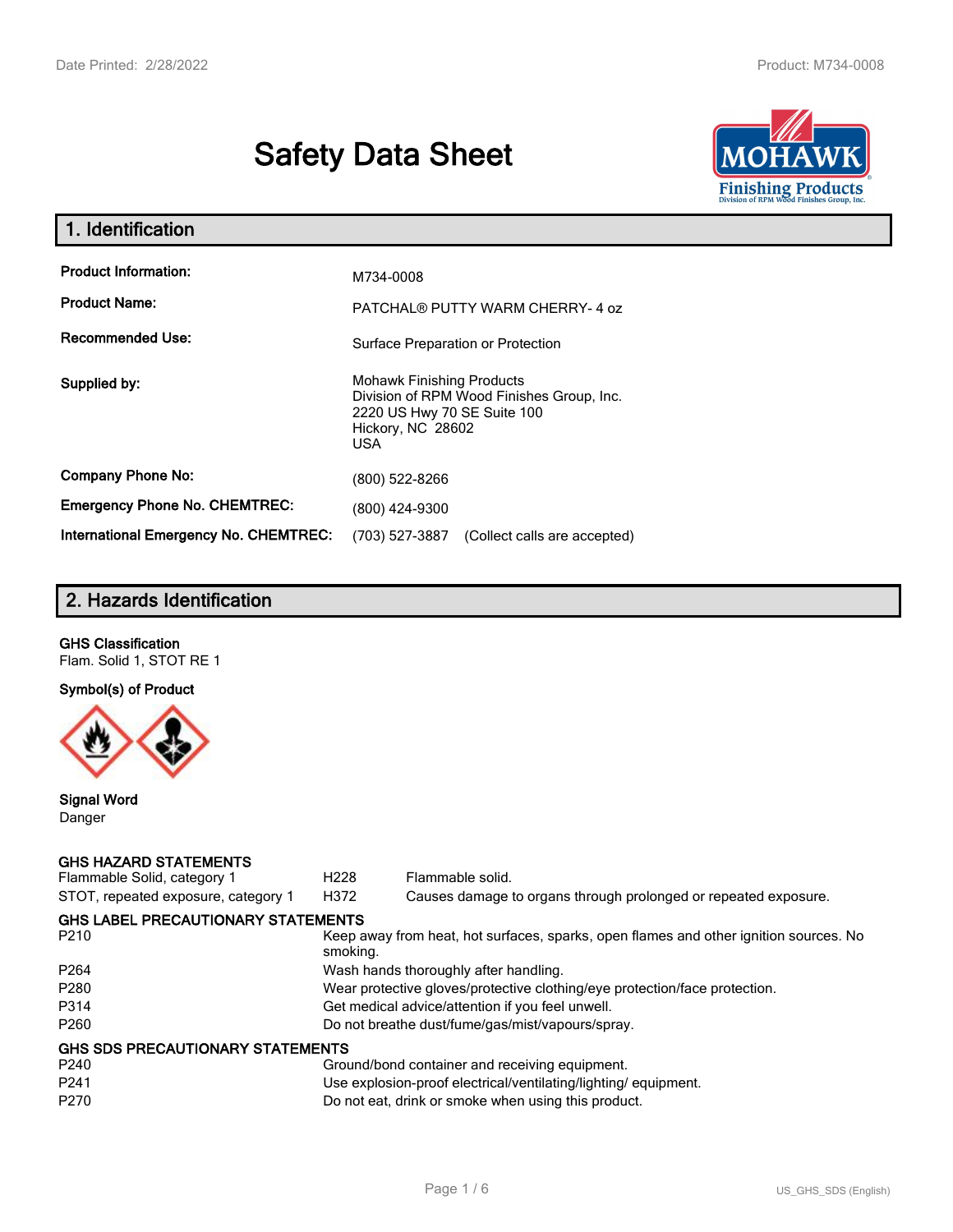# **3. Composition/Information on ingredients**

| <b>Chemical Name</b>            | CAS-No.    | Wt. %      | <b>GHS Symbols</b> | <b>GHS Statements</b> |
|---------------------------------|------------|------------|--------------------|-----------------------|
| crystalline silica              | 14808-60-7 | 40-55      | No Information     | No Information        |
| aliphatic petroleum distillates | 64742-88-7 | 10-25      | GHS07-GHS08        | H304-332-372          |
| modified complex hydrocarbon    | 64742-60-5 | 10-25      | GHS07              | H332                  |
| aliphatic petroleum distillates | 64742-47-8 | $2.5 - 10$ | GHS07-GHS08        | H304-332              |
| mixed glycercides               | 68308-54-3 | $2.5 - 10$ | No Information     | No Information        |
| polyethylene wax                | 8002-74-2  | $2.5 - 10$ | GHS07              | H332                  |

The exact percentage (concentration) of ingredients is being withheld as a trade secret.

The text for GHS Hazard Statements shown above (if any) is given in the "Other information" Section.

# **4. First-aid Measures**



FIRST AID - EYE CONTACT: IF IN EYES: Rinse cautiously with water for several minutes. Remove contact lenses, if present and easy to do. Continue rinsing. If eye irritation persists: Get medical advice/attention.

FIRST AID - SKIN CONTACT: IF ON SKIN: Gently wash with plenty of Soap and Water. If skin irritation occurs: Get medical advice/ attention.

FIRST AID - INGESTION: IF SWALLOWED: rinse mouth. Do NOT induce vomiting. IF exposed or if you feel unwell: Call a POISON CENTER or doctor/physician.

FIRST AID - INHALATION: IF INHALED: If breathing is difficult, remove victim to fresh air and keep at rest in a position comfortable for breathing. IF exposed or if you feel unwell: Call a POISON CENTER or doctor/physician.

# **5. Fire-fighting Measures**

**SPECIAL FIREFIGHTING PROCEDURES:** Evacuate all persons from the fire area to a safe location. Move non-burning material, as feasible, to a safe location as soon as possible. Fire fighters should be protected from potential explosion hazards while extinguishing the fire. Wear self-contained breathing apparatus (SCBA) and full fire-fighting protective clothing. Thoroughly decontaminate all protective equipment after use. Containers of this material may build up pressure if exposed to heat (fire). Use water spray to cool fire-exposed containers. Use water spray to disperse vapors if a spill or leak has not ignited. This precaution will help prevent the accumulation of an explosive vapor-air mixture after the initial fire is extinguished.

**FIREFIGHTING EQUIPMENT:** This is a NFPA/OSHA flammable solid. Follow NFPA 400, Chapters 5 and 13 for fire protection and fire suppression. Use a dry chemical, carbon dioxide, or similar ABC fire extinguisher for incipient fires. Water may be used to cool and prevent rupture of containers that are exposed to heat from fire.

## **6. Accidental Release Measures**

#### **ENVIRONMENTAL MEASURES:** No Information

**STEPS TO BE TAKEN IN CASE MATERIAL IS RELEASED OR SPILLED:** Follow personal protective equipment recommendations found in Section VIII. Personal protective equipment needs must be evaluated based on information provided on this sheet and the special circumstances created by the spill including; the material spilled, the quantity of the spill, the area in which the spill occurred, and the training and the expertise of employees in the area responding to the spill. Never exceed any occupational exposure limits. Shut off ignition sources; including electrical equipment and flames. Do not allow smoking in the area. Do not allow the spilled product to enter public drainage system or open waterways.

## **7. Handling and Storage**



**HANDLING:** Avoid inhalation and contact with eyes, skin, and clothing. Wash hands thoroughly after handling and before eating or drinking. In keeping with safe handling practices, avoid ignition sources (smoking, flames, pilot lights, electrical sparks); ground and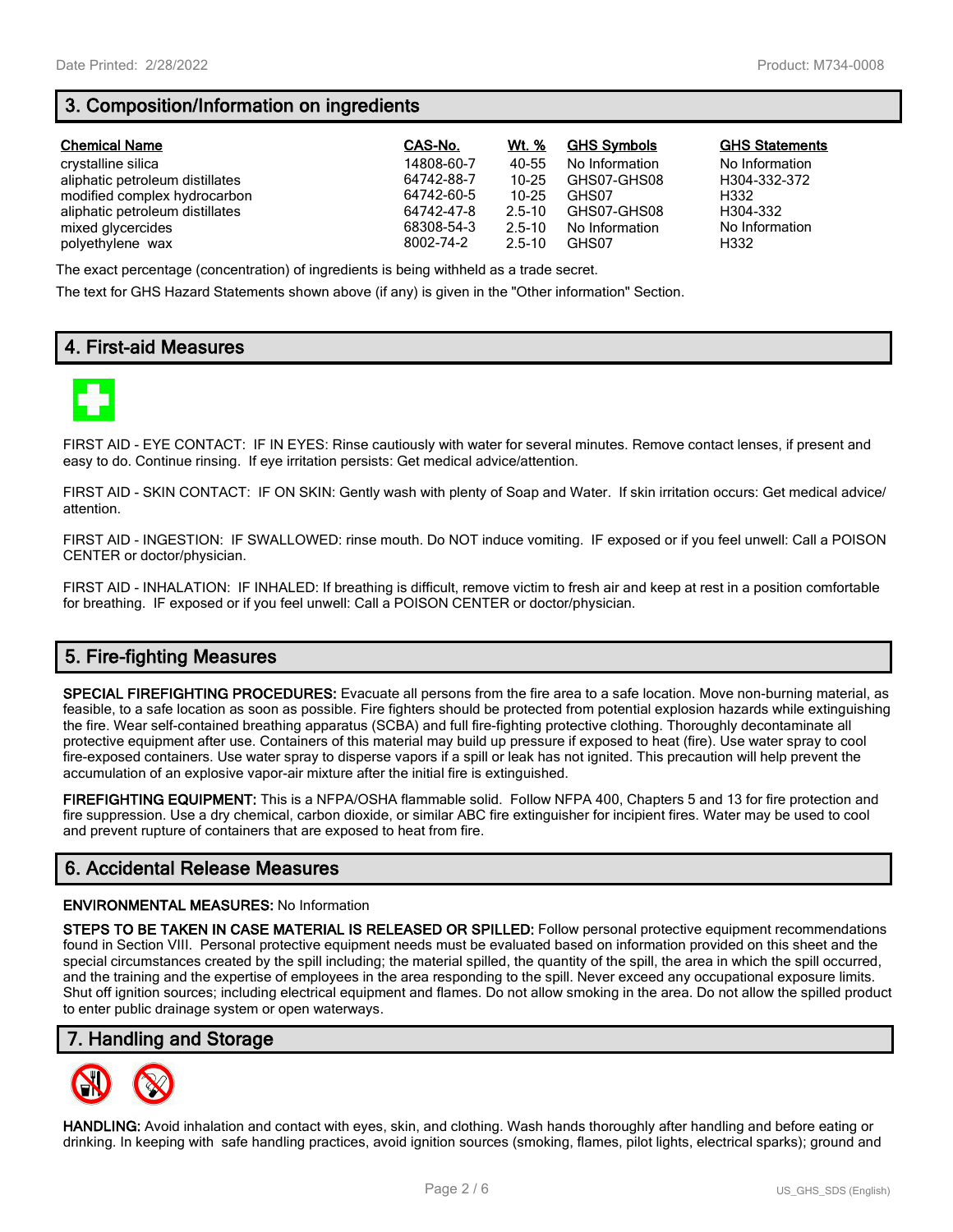bond containers when transferring the material to prevent static electricity sparks that could ignite vapor and use spark proof tools and explosion proof equipment. Empty containers may retain product residue or vapor. Do not pressurize, cut, weld, braze, solder, drill, grind, or expose container to heat, flame, sparks, static electricity, or other sources of ignition. Any of these actions can potentially cause an explosion that may lead to injury.

**STORAGE:** Keep containers closed when not in use. Store in cool well ventilated space away from incompatible materials.

## **8. Exposure Controls/Personal Protection**

| Ingredients with Occupational Exposure Limits |                         |                       |                     |                         |  |
|-----------------------------------------------|-------------------------|-----------------------|---------------------|-------------------------|--|
| <b>Chemical Name</b>                          | <b>ACGIH TLV-TWA</b>    | <b>ACGIH-TLV STEL</b> | <b>OSHA PEL-TWA</b> | <b>OSHA PEL-CEILING</b> |  |
| crystalline silica                            | $0.025 \,\mathrm{mg/m}$ | N.D.                  | $50 \mu q/m3$       | N.D.                    |  |
| aliphatic petroleum distillates               | N.D.                    | N.D.                  | N.D.                | N.D.                    |  |
| modified complex hydrocarbon                  | N.D.                    | N.D.                  | N.D.                | N.D.                    |  |
| aliphatic petroleum distillates               | N.D.                    | N.D.                  | N.D.                | N.D.                    |  |
| mixed glycercides                             | N.D.                    | N.D.                  | N.D.                | N.D.                    |  |
| polyethylene wax                              | $2 \text{ mg/m}$        | N.D.                  | N.D.                | N.D.                    |  |

**Further Advice: MEL = Maximum Exposure Limit OES = Occupational Exposure Standard SUP = Supplier's Recommendation Sk = Skin Sensitizer N.E. = Not Established N.D. = Not Determined**

#### **Personal Protection**



**RESPIRATORY PROTECTION:** In case of insufficient ventilation wear suitable respiratory equipment.

**SKIN PROTECTION:** Wear chemical resistant footwear and clothing such as gloves, an apron or a whole body suit as appropriate.



**EYE PROTECTION:** Safety glasses



**OTHER PROTECTIVE EQUIPMENT:** No Information



**HYGIENIC PRACTICES:** It is good practice to avoid contact with the product and/or its vapors, mists or dust by using appropriate protective measures. Wash thoroughly after handling and before eating or drinking.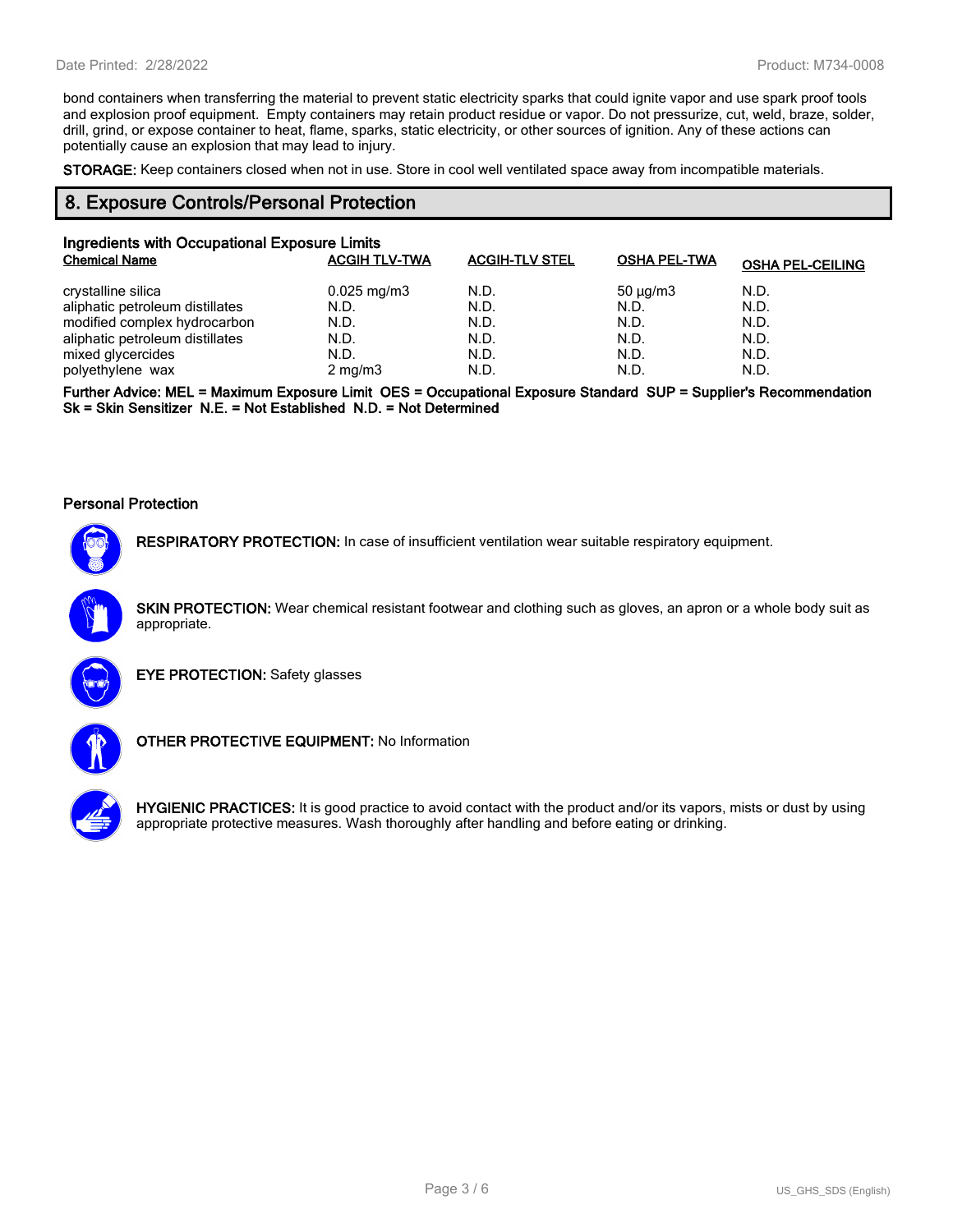**N.I. = No Information**

# **9. Physical and Chemical Properties**

| Appearance:                    | Solid                            | <b>Physical State:</b>                      | <b>SOLID</b>   |
|--------------------------------|----------------------------------|---------------------------------------------|----------------|
| Odor:                          | Oily Hydrocarbon                 | <b>Odor Threshold:</b>                      | Not determined |
| Density, g/cm3:                | 1.222                            | pH:                                         | Not determined |
| Freeze Point, °F:              | Not determined                   | Viscosity:                                  | Not determined |
| <b>Solubility in Water:</b>    | Not determined                   | Partition Coefficient, n-octanol/<br>water: | Not determined |
| Decomposition temperature, °F: | Not determined                   | <b>Explosive Limits, %:</b>                 | Not determined |
| Boiling Range, °F:             | Not determined                   | Flash Point, °F:                            | 120 °F         |
| Combustibility:                | <b>Supports Combustion</b>       | Auto-Ignition Temperature, °F:              | Not determined |
| <b>Evaporation Rate:</b>       | <b>Faster than Diethyl Ether</b> | Vapor Pressure, mmHq:                       | Not determined |
| <b>Vapor Density:</b>          | Not determined                   |                                             |                |

# **10. Stability and reactivity**

**STABILITY:** Stable under normal conditions.

**CONDITIONS TO AVOID:** Heat, flames and sparks.

**INCOMPATIBILITY:** Acids, Bases, Oxidizing agents

**HAZARDOUS DECOMPOSITION PRODUCTS:** Not determined.

## **11. Toxicological information**

**Practical Experiences**

**EMERGENCY OVERVIEW:** No Information

**EFFECT OF OVEREXPOSURE - EYE CONTACT:** No Information

**EFFECT OF OVEREXPOSURE - INGESTION:** No Information

**EFFECT OF OVEREXPOSURE - INHALATION:** No Information

**EFFECT OF OVEREXPOSURE - SKIN CONTACT:** No Information

**CARCINOGENICITY:** No Information

**PRIMARY ROUTE(S) OF ENTRY:**

## **Acute Toxicity Values The acute effects of this product have not been tested. Data on individual components are tabulated below**

| CAS-No.    | <b>Chemical Name</b>            | Oral LD50       | Dermal LD50                     | Vapor LC50   |
|------------|---------------------------------|-----------------|---------------------------------|--------------|
| 14808-60-7 | crystalline silica              | >5000 mg/kg     | >5000 mg/kg                     | >20 mg/l Rat |
| 64742-88-7 | aliphatic petroleum distillates | >5000 mg/kg Rat | >3000 mg/kg Rabbit >13 mg/L Rat |              |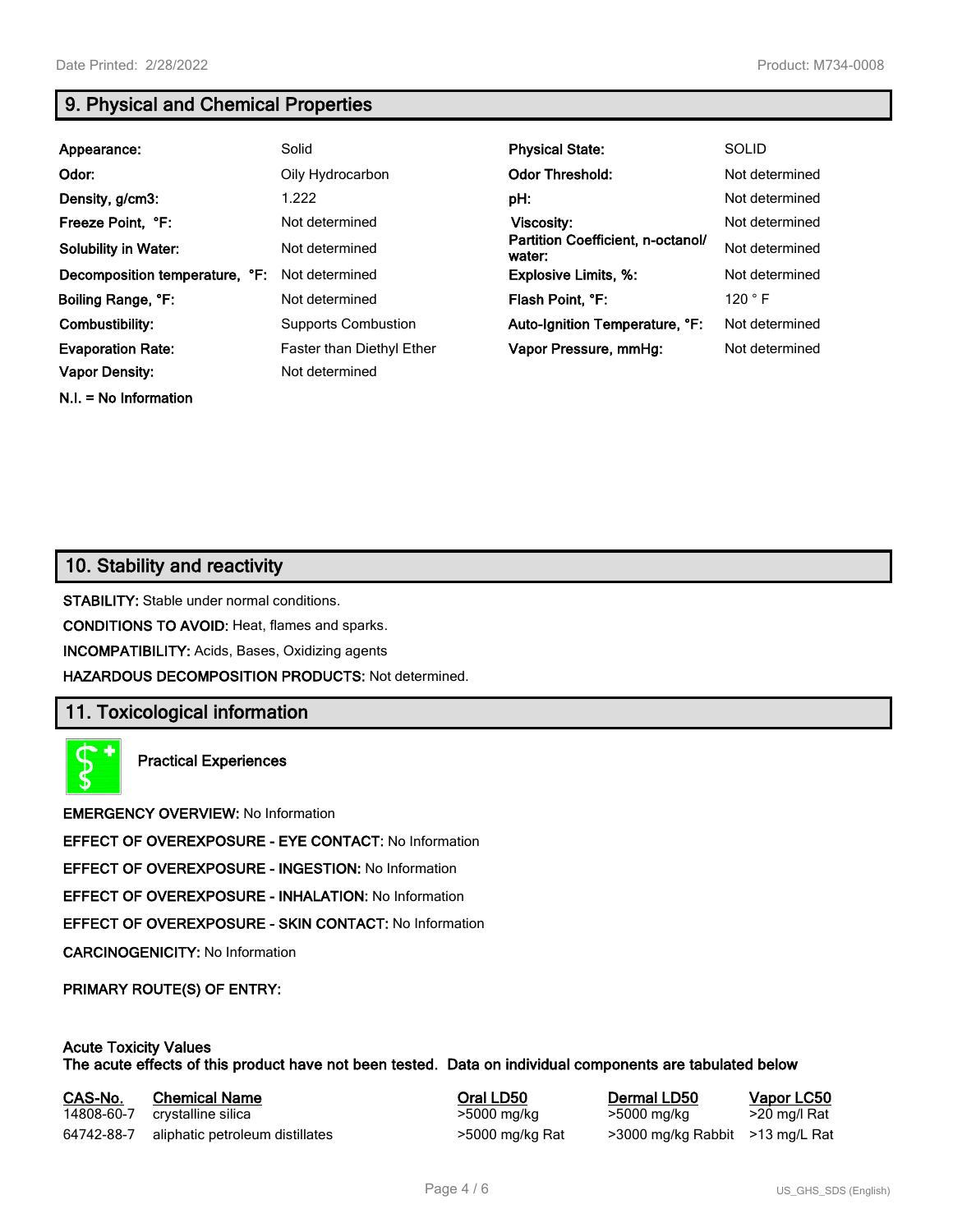64742-60-5 modified complex hydrocarbon >5000 mg/kg Rat >3600 mg/kg Rabbit >20 64742-47-8 aliphatic petroleum distillates >5000 mg/kg Rat >2000 mg/kg Rabbit >13 mg/L Rat 68308-54-3 mixed glycercides  $>5001$   $>5001$   $>5001$   $>20.1$ 8002-74-2 polyethylene wax >3750 mg/kg Rat >3600 mg/kg Rabbit >14 mg/l

| >5000 mg/kg Rat |
|-----------------|
| >5000 mg/kg Rat |
| >5001           |
| >3750 mg/kg Rat |

#### **N.I. = No Information**

## **12. Ecological information**

**ECOLOGICAL INFORMATION:** Ecological evaluation of this material has not been performed; however, do not allow the product to be released to the environment without governmental approval/permits.

# **13. Disposal Information**

**Product**



**DISPOSAL METHOD:** Waste from this material may be a listed and/or characteristic hazardous waste. Dispose of material, contaminated absorbent, container and unused contents in accordance with local, state, and federal regulations.

**STEPS TO BE TAKEN IN CASE MATERIAL IS RELEASED OR SPILLED:** Follow personal protective equipment recommendations found in Section VIII. Personal protective equipment needs must be evaluated based on information provided on this sheet and the special circumstances created by the spill including; the material spilled, the quantity of the spill, the area in which the spill occurred, and the training and the expertise of employees in the area responding to the spill. Never exceed any occupational exposure limits. Shut off ignition sources; including electrical equipment and flames. Do not allow smoking in the area. Do not allow the spilled product to enter public drainage system or open waterways.

## **14. Transport Information**

**SPECIAL TRANSPORT PRECAUTIONS:** No Information

**DOT:** NOT RESTRICTED

**IATA:** NOT RESTRICTED

**IMDG:** NOT RESTRICTED

## **15. Regulatory Information**

## **U.S. Federal Regulations:**

## **CERCLA - SARA Hazard Category**

This product has been reviewed according to the EPA 'Hazard Categories' promulgated under Sections 311 and 312 of the Superfund Amendment and Reauthorization Act of 1986 (SARA Title III) and is considered, under applicable definitions, to meet the following categories:

Fire Hazard, Chronic Health Hazard

## **SARA SECTION 313**

This product contains the following substances subject to the reporting requirements of Section 313 of Title III of the Superfund Amendment and Reauthorization Act of 1986 and 40 CFR part 372:

No Sara 313 components exist in this product.